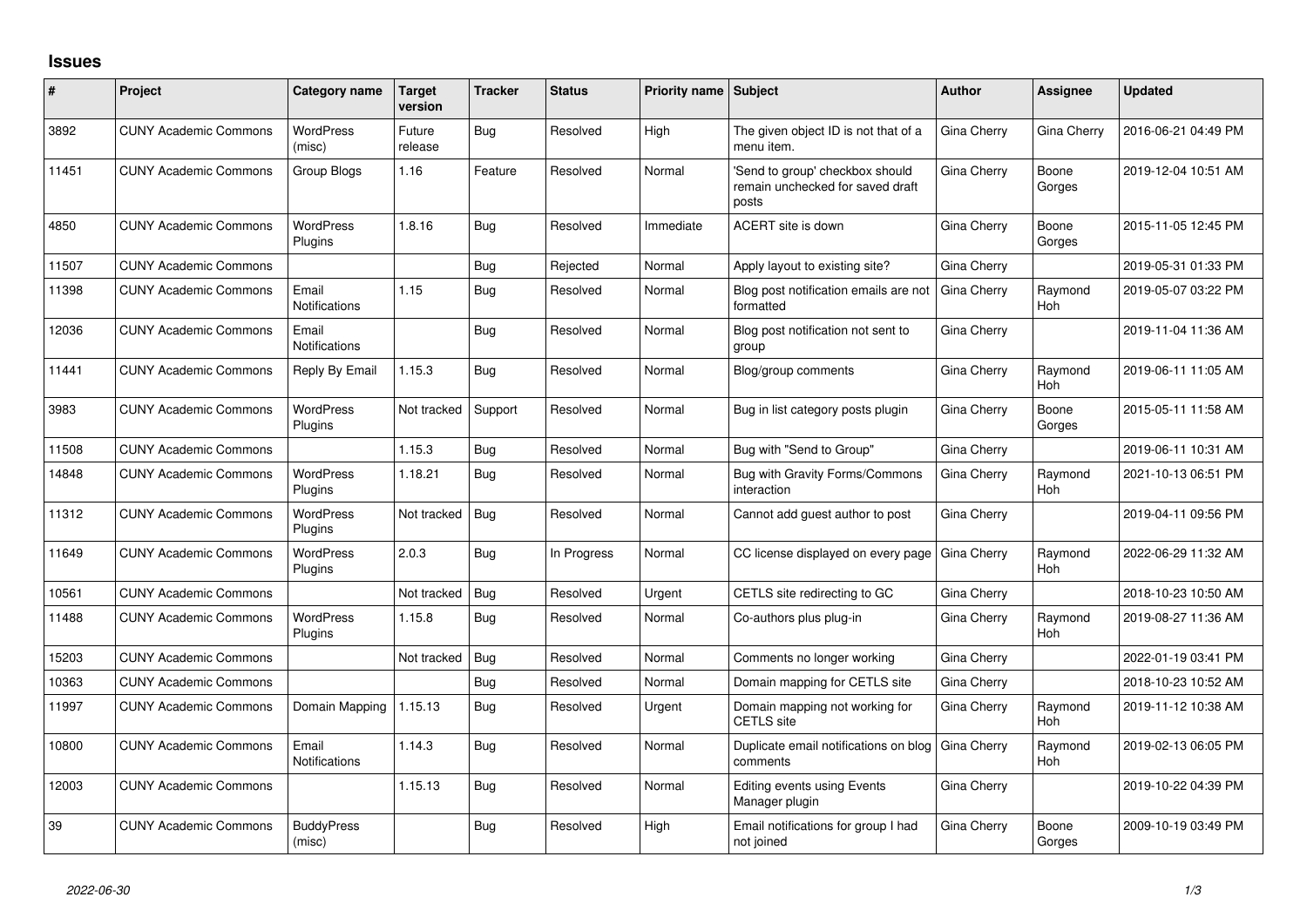| #     | Project                      | <b>Category name</b>        | <b>Target</b><br>version | <b>Tracker</b> | <b>Status</b>        | Priority name Subject |                                                                | Author             | Assignee              | <b>Updated</b>      |
|-------|------------------------------|-----------------------------|--------------------------|----------------|----------------------|-----------------------|----------------------------------------------------------------|--------------------|-----------------------|---------------------|
| 3976  | <b>CUNY Academic Commons</b> | Email<br>Notifications      | 1.7.18                   | Feature        | Resolved             | Normal                | Emails to blog subscribers should<br>be sent in HTML           | Gina Cherry        | Boone<br>Gorges       | 2015-04-12 02:18 PM |
| 11501 | <b>CUNY Academic Commons</b> |                             | 1.15.3                   | Bug            | Resolved             | Normal                | Error message when editing post                                | Gina Cherry        |                       | 2019-05-31 10:57 AM |
| 11513 | <b>CUNY Academic Commons</b> | Email<br>Notifications      | 1.15.4                   | Bug            | Resolved             | Normal                | Extra group notification                                       | Gina Cherry        | Raymond<br>Hoh        | 2019-06-25 04:22 PM |
| 10645 | <b>CUNY Academic Commons</b> |                             | 1.13.13                  | Bug            | Resolved             | Normal                | Facebook link in groups                                        | Gina Cherry        |                       | 2018-10-31 04:51 PM |
| 8389  | <b>CUNY Academic Commons</b> | WordPress<br>Plugins        | 1.11.6                   | Feature        | Resolved             | Normal                | Gravity Forms + Custom Post Types<br>plug-in                   | Gina Cherry        | Boone<br>Gorges       | 2017-07-06 08:09 PM |
| 15094 | <b>CUNY Academic Commons</b> | Group Invitations 2.0.0     |                          | Bug            | Resolved             | Normal                | Group admins added to site as<br>authors, not admins           | Gina Cherry        | Boone<br>Gorges       | 2022-05-26 11:36 AM |
| 9570  | <b>CUNY Academic Commons</b> | <b>WordPress</b><br>Plugins | 1.12.13                  | Bug            | Resolved             | Normal                | Guest authors in Co-Authors Plus<br>plug-in not working        | Gina Cherry        | Boone<br>Gorges       | 2018-05-01 06:10 PM |
| 14841 | <b>CUNY Academic Commons</b> | <b>WordPress</b><br>Plugins | 1.18.20                  | Bug            | Resolved             | Normal                | Issue with Co-Authors Plus in the<br>Customizr theme           | Gina Cherry        | Raymond<br>Hoh        | 2021-10-07 08:14 PM |
| 12030 | <b>CUNY Academic Commons</b> |                             | Not tracked              | Bug            | Resolved             | Normal                | Issue with scheduled publishing                                | Gina Cherry        |                       | 2020-02-11 04:47 PM |
| 11512 | <b>CUNY Academic Commons</b> |                             |                          | Bug            | Duplicate            | Normal                | Links not opening in new tab                                   | Gina Cherry        |                       | 2019-06-04 11:08 AM |
| 7944  | <b>CUNY Academic Commons</b> | <b>WordPress</b><br>Plugins | 1.10.16                  | Feature        | Resolved             | Normal                | MailChimp plug-in                                              | Gina Cherry        |                       | 2017-04-11 12:38 PM |
| 11444 | <b>CUNY Academic Commons</b> |                             | 1.15.1                   | Bug            | Resolved             | Normal                | New site settings not saved                                    | Gina Cherry        |                       | 2019-05-14 11:15 AM |
| 3978  | <b>CUNY Academic Commons</b> |                             | Not tracked              | Support        | Abandoned            | Normal                | Newsletter plug-in                                             | Gina Cherry        |                       | 2017-11-15 01:53 PM |
| 40    | <b>CUNY Academic Commons</b> | <b>BuddyPress</b><br>(misc) |                          | Bug            | Resolved             | Normal                | Notification won't go away                                     | Gina Cherry        | Boone<br>Gorges       | 2009-10-19 03:49 PM |
| 12004 | <b>CUNY Academic Commons</b> |                             | Not tracked              | Support        | Reporter<br>Feedback | Normal                | Notifications for spam blog<br>comments                        | Gina Cherry        | Raymond<br><b>Hoh</b> | 2019-11-01 12:05 PM |
| 11313 | <b>CUNY Academic Commons</b> | Spam/Spam<br>Prevention     | 1.17.7                   | Bug            | Resolved             | High                  | Overly aggressive spam filters                                 | Gina Cherry        | Raymond<br>Hoh        | 2020-11-05 04:30 PM |
| 11511 | <b>CUNY Academic Commons</b> | <b>WordPress</b><br>Plugins | 1.15.3                   | Feature        | Resolved             | Normal                | Plug-in request                                                | Gina Cherry        |                       | 2019-06-11 11:05 AM |
| 3669  | <b>CUNY Academic Commons</b> | WordPress<br>Plugins        | 1.7.4                    | Feature        | Resolved             | Normal                | Plug-in request: Collapse-o-matic                              | Gina Cherry        | Boone<br>Gorges       | 2014-11-21 11:14 AM |
| 14568 | <b>CUNY Academic Commons</b> | WordPress<br>Plugins        | 1.18.14                  | Feature        | Resolved             | Normal                | Plugin request: Gravity Forms<br>Advanced Post Creation Add-On | Gina Cherry        |                       | 2021-07-13 01:18 PM |
| 10075 | <b>CUNY Academic Commons</b> | Domain Mapping              | Not tracked Bug          |                | Resolved             | Urgent                | Problem with domain<br>mapping/redirection for CETLS site      | Gina Cherry        |                       | 2018-12-10 03:50 PM |
| 13969 | <b>CUNY Academic Commons</b> | Server                      | Not tracked   Bug        |                | Resolved             | Normal                | Problems accessing the Commons                                 | <b>Gina Cherry</b> |                       | 2021-02-11 03:10 PM |
| 11518 | <b>CUNY Academic Commons</b> |                             | Not tracked   Bug        |                | Resolved             | Normal                | Question about group events                                    | Gina Cherry        |                       | 2019-06-04 02:14 PM |
| 14842 | <b>CUNY Academic Commons</b> |                             | Not tracked              | Support        | Reporter<br>Feedback | Normal                | Question about widgets and block<br>editor                     | Gina Cherry        |                       | 2021-10-06 03:01 PM |